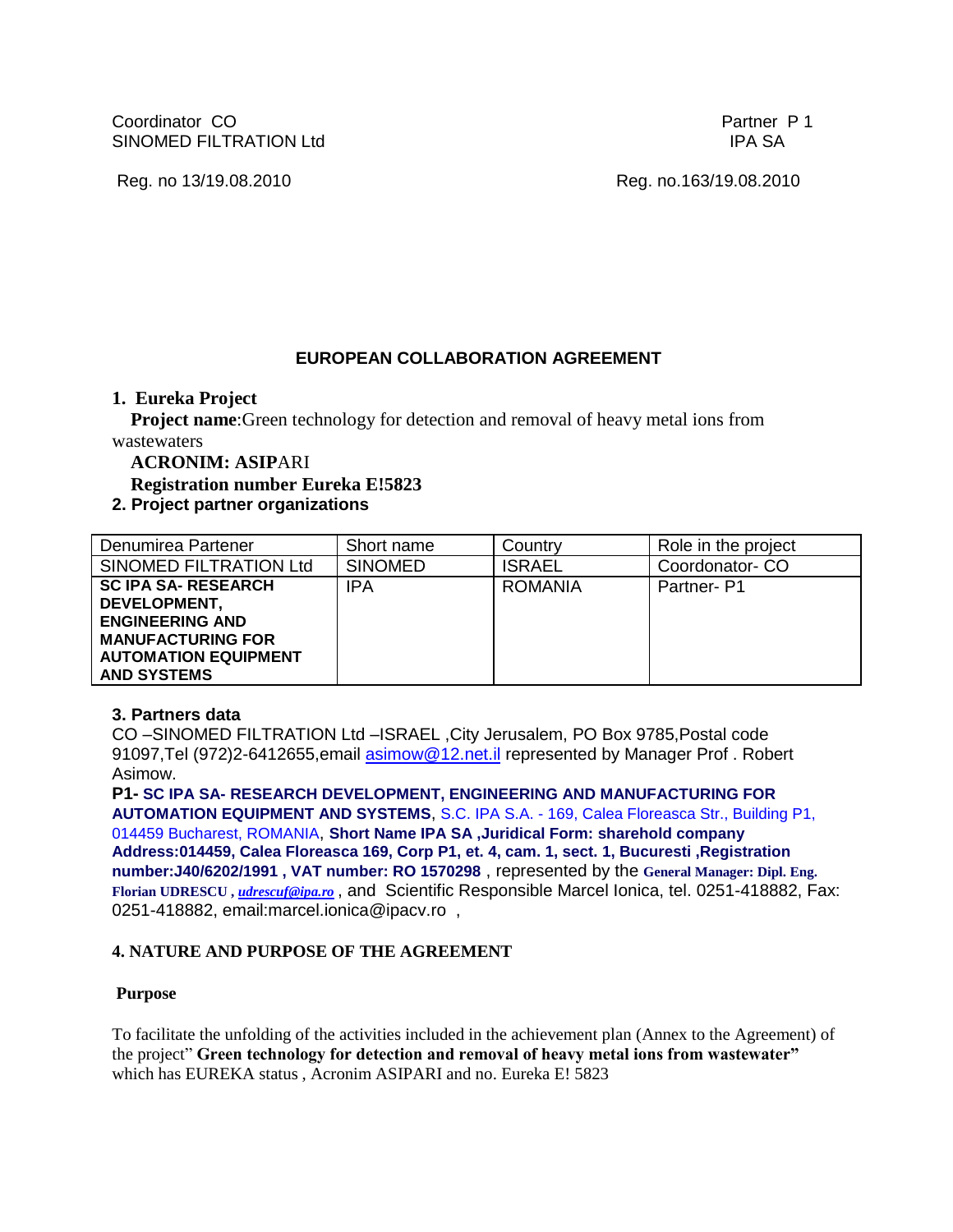#### **Agreement nature**

 Nothing contained in this Consortium Agreement shall constitute or be deemed to constitute either a partnership or any formal business or legal entity between the Parties.

Each party will act as an independent contractor and will comply to the specific contracting and financing rules of the origin country.

Collaboration between partners will include exchanges of scientific and technical information to be carried out during project implementation, as well as carrying out some activities jointly, for the fulfillment of plan implementation, when bilateral displacements.

#### **Duration of Agreement**

This Agreement shall enter into force upon signature by the parties, and will run for a period of 36 months from the date of acceptance on finance.

#### **5 The performance of the project**

15 11 2010 -15 11 2013

#### **6** . **PROJECT PRESENTATION**

**Main objective of the project**, Green technology for detection and removal of heavy metal ions from wastewater" is the optimization of wastewater purification technologies using a system of measurement and online monitoring of manufacturing parameters .

The project aim is to achieve a "Flow system for determining the concentration of metal ions from waste water from polluting processes and other sources"

**The system will have a detection, monitoring and storage purpose of all process parameters, with the possibility of online data transmission**

**Specific objectives of the project**

The specific objectives are found in the activities that will take place throughout the project and can be found in the achievement plan attached to this Protocol.

**Project activities**

**In order to achieve objectives the following activities will take place:**

**STAGE I . PROSPECTIVE ANALYSIS: Period:15 11 2010 -15 02 2012**

**Stage activities**

**Activity I.1 Undercurrent reviewing techniques for industrial wastewater treatment containing heavy metals**

**Activity I.2 Methods and techniques revision for analyzing polluted, water-based environments with heavy metals. Stripping technology application in determining the content of heavy metals in polluted waters.**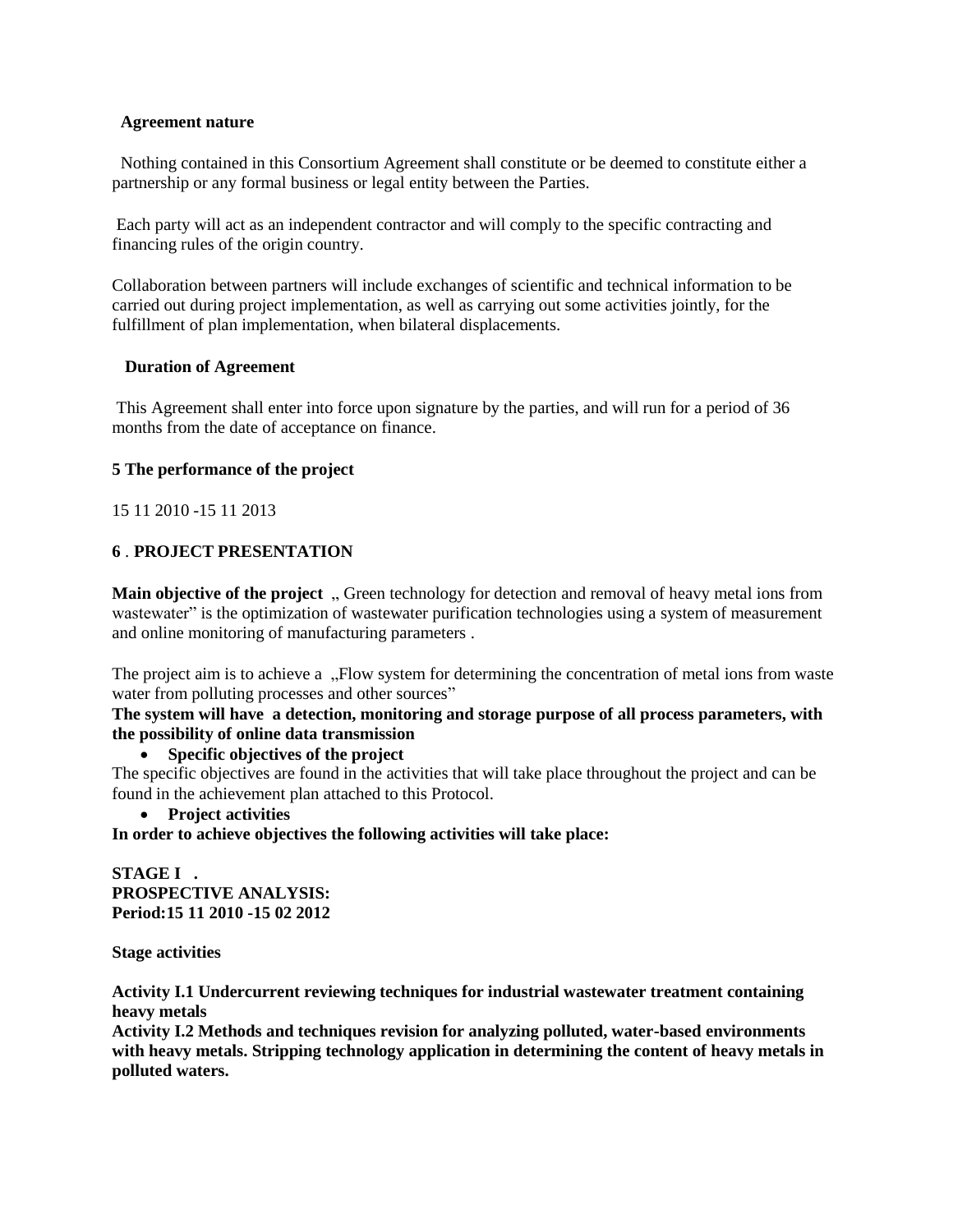**Objectives :** Analysis of retaining and detection technologies used in environmental analysis and wastewater purification**.**

**Results:** Study

### **STAGE II.**

**Development of novel constructive AND / OR technological solutions for creating a system for determining the concentration of heavy metals ions in wastewater environments using the electrochemical (striping) methods.**

- **Designing of the laboratory method of analysis**
- **Optimization of the laboratory method developed (small scale)**

**GMP test (Good Manufacture Procedures). - Knowledge achievements exchange among partners.**

**Period: 15 02 2011- 15 12 2011**

**Stage activities**

**II.1 Recognition, monitoring and control of total parameters in the industrial electroplating section. Database building containing all parameters involved in the technological process and in the analysis process. Model elaboration- Data transfer to IPA.**

**II.2 Link up monitoring parameters, range measurements intervals, mistreatment conditions of the chemical process. Database building. Data transfer to Sinomed Filtration Ltd.**

**II.3 Development of the Flow Measurement System Configuration Model. Block scheme Design. II.4 Design and production of the experimental model with the connection device to the** 

**electrochemical sensor equipment.**

**II.5 Developing of the measurement model using the stripping method**

**II.6 Survey of sampling analysis in the stainless steel electroplating plant. Conceptual sampling model improvement**

**II.7 Mounting the experimental model: the acquisition system and remote data transfer equipment II.8 Rising the experimental model: "Quantification system for the metallic ions' contained in industrial wastewaters"**

**II.9 Laboratory optimizations using stainless steel industrial wastewater samples processed in the laboratory**

**II.10 Study and optimization for mounting the sensitivity and selectivity of the electrochemical electrodes using bio organic-inorganic nano-structured materials.**

**II.11 Management and exhibition of functionality and utility of the model realized in order to promote a novel solution of heavy metals analysis**

**II.12 Intellectual propriety-Identification and protection of proprietary rights.**

**II.13 (Mutual) Good practice exchange between partners. Bilateral work visits**

#### **Objectives**:

New constructive solutions and / or technological development of a system for determining the concentration of heavy metal polluted aqueous environments, using the stripping technique.

Secifice objectives can be found in the activities presented.

#### **Results:**

Database with monitoring parameters,measuremment domains,exploatation conditions.

Conceptual model: ...Flow system for determining the concentration of metal ions from waste water from technological processes and other sources"

Experimental model: "Flow system for determining the concentration of metal ions from waste water from technological processes and other sources"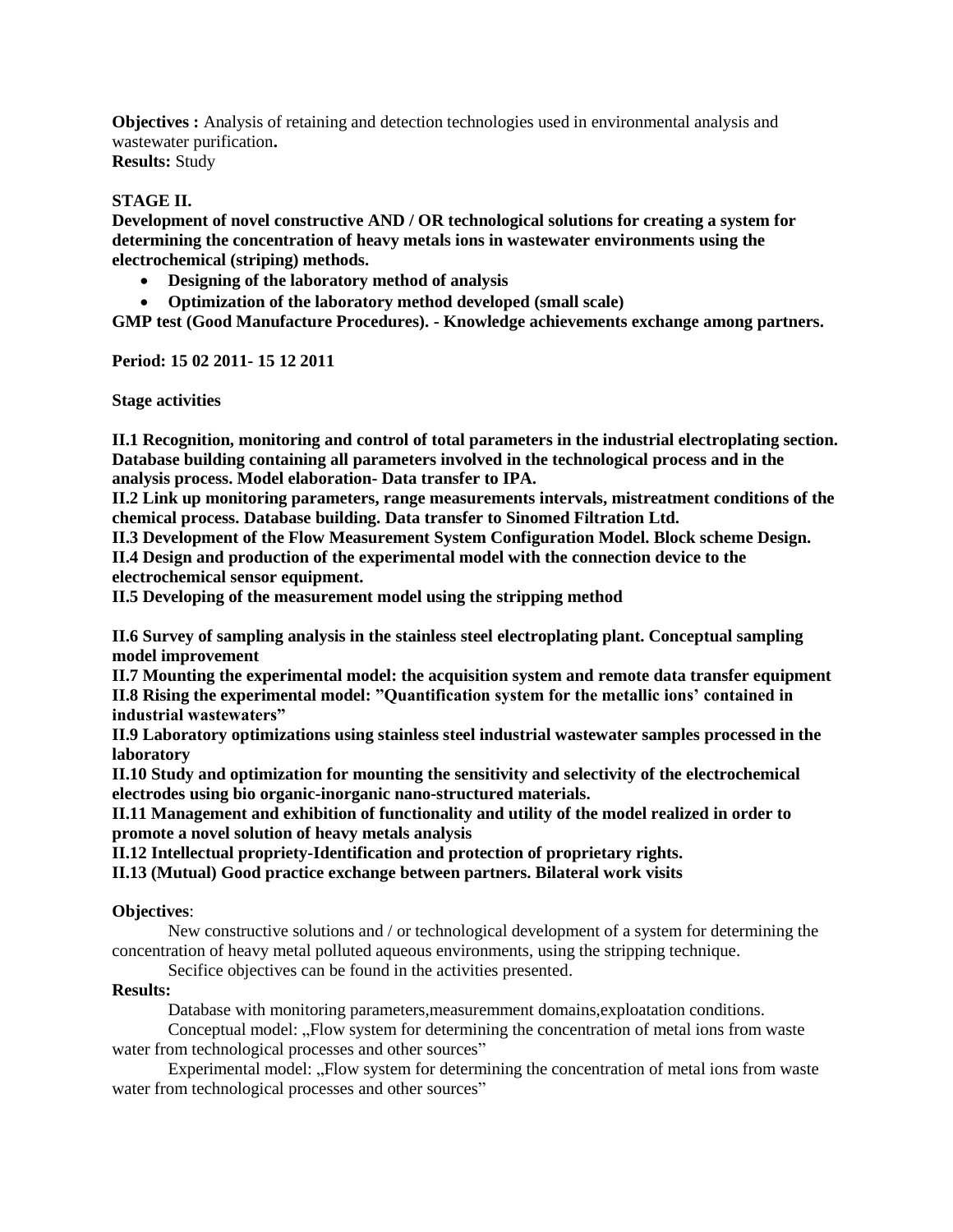#### **STAGE III. ELABORATION OF MARKETING DOCUMENTATION. ELABORATION OF TECHNICAL DOCUMENTATION FOR REALIZING THE PROTOTYPE "SENSORING EQUIPMENT FOR QUANTIFYING METAL IONS' IN INDUSTRIAL WASTEWATERS"**

**Period:15 12 2011- 15-11-2012**

**Stage activities:**

**III.1 Development and design documentation for technical and economical analysis III.2 Development of technical documentation for the prototype realization. III.3 Intellectual propriety-Identification and protection of proprietary rights. III.4 (Mutual) Exchanges of good practice between partners. Bilateral work visits**

#### **Objectives:**

Design and development of technical-economic documentation. Design and development of prototype manufacturing documentation.

#### **Results:**

Economical-technical documentation. Design and execution documentation.

#### **STAGE IV.**

**Prototype: developing, verification and optimization**

**Period :15 11 2012 -15 11 2013**

**Stage activities:**

**IV.1Prototype production IV.2Prototype testing and verification IV.3 Developing a presentation manual/user manual IV.4 Intellectual propriety- Identification and protection of proprietary rights IV.5 (Mutual) Exchanges of good practice between partners. Bilateral work visits**

#### **Objectives:**

Prototyping according to the technical documentations. Prototype testing in different conditions

#### **Results**

**Final reasearch product** – Prototype "Flow system for determining the concentration of metal ions from waste water from technological processes and other sources"

#### **7. DURATION OF THE PROJECT IN THE PARTNERSHIP**

The consortium formed of partners identified in Article 2 operates during the entire project, 15noiembrie2010-November 15, 2013 -36 months..

#### **8. RESPONSIBILITIES IN THE PROJECT**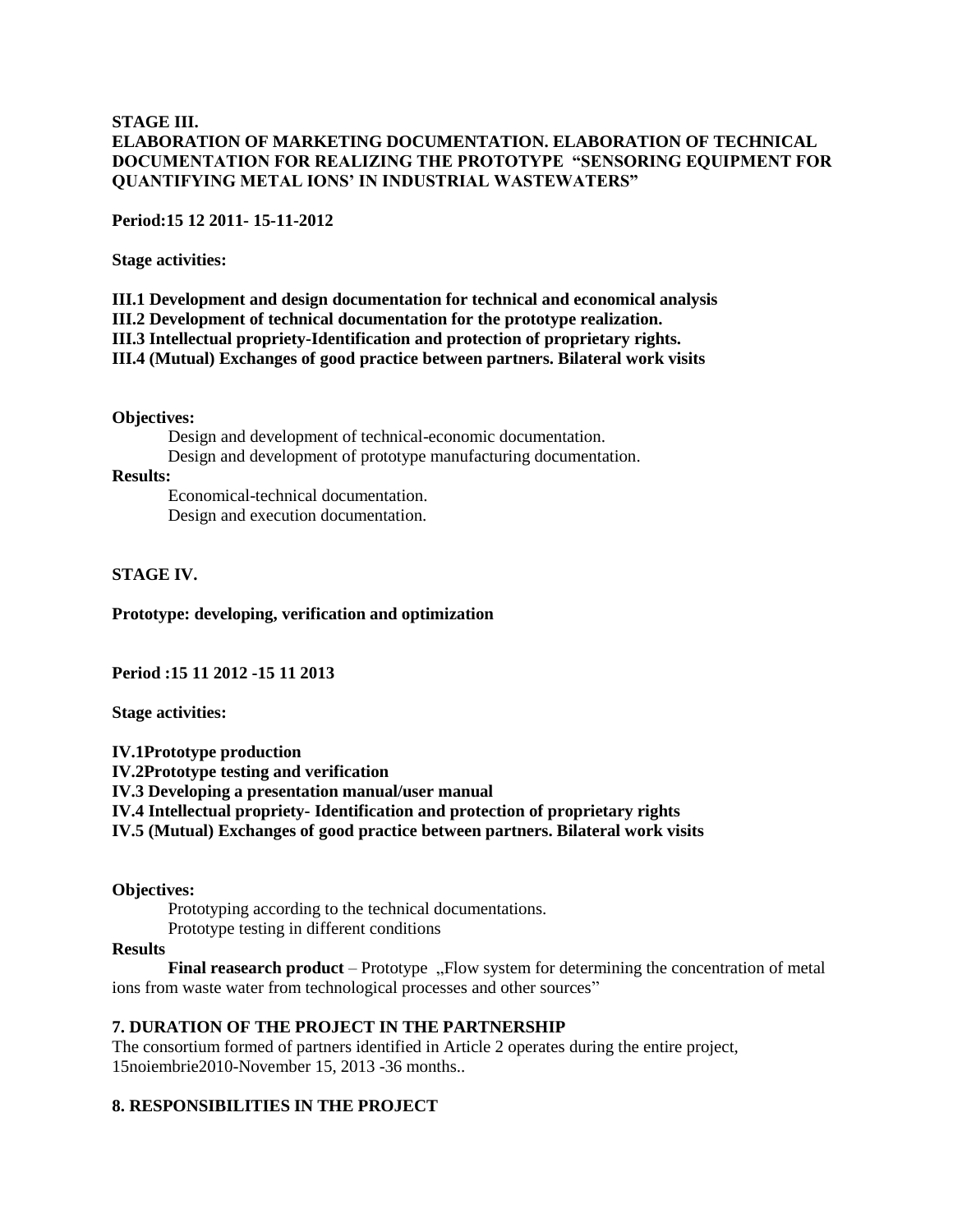### **8.1. Technical responsibilities of partners in the project**

### **8.1.1Management structure of the partnership is formed**

**Management committee**

Formed of project executives from each partner.Decisions are taken by simple majority.

**Scientific and technical coordonation committee of the project**

Composed of one representative appointed by each participant. Decisions are taken by consensus.

**The committee for the information dissemination, for sharing intellectual and/or industrial property rights**

Formed by project managers from each partner. The decissions are mutual.

**8.1.2 Administrative support is provided by each partner. Management of funds is made in accordance with the laws of each country**

**8.1.3 Responsibilities and activities of each partner are specific for every stage of work and are presented in the project plan –Annex I.2.**

**Experimental research and experimental development will be held jointly and in parallel, each partner having responsibility for joint activities, accountability will be established at the beginning of each stage of plan implementation. Each partner will have it's own implementation plan, the plan will be drawn from the general plan of the project.**

# **9. IDENTIFICATION,ASSIGNMENT AND EXPLOATATION METHOD OF THE PROPERTY RIGHT PROPER TO THE RESULTS EXPECTED.**

### **9.1. Intelectual property**

The intellectual property rights belong, in proportional quota with the activity deployed, to the partners from the consortium. The quota will be evaluated, for each case by the information dissemination committee, for the sharing of the intellectual and/or intellectual property rights.

### **9.2 Industrial property**

The industrial property rights belong, in proportional quota with the activity deployed, to the partners from the consortium. The quota will be evaluated, for each case by the information dissemination committee, for the sharing of the intellectual and/or intellectual property rights.

### **9.3 Dissemination rights.**:

One mentions a wide dissemination of the results. In the case in which there is an activity after which there are published results, and which is made entirely by a single partner, this is entitled to publish alone the scientific work /works for the dissemination of information. When working in a team containing several partners, the authors and their order will be settled by the dissemination committee.

## **10. VALUE OF THE PROJECT**

| Partner               | <b>TOTAL</b> | 2011   | 2012   | 2013   |
|-----------------------|--------------|--------|--------|--------|
|                       | (EUR)        | (EUR)  | (EUR)  | (EUR)  |
| <b>SINOMED</b>        | 500000       | 200000 | 120000 | 180000 |
| <b>FILTRATION Ltd</b> |              |        |        |        |
| <b>IPA SA</b>         | 500000       | 200000 | 120000 | 180000 |
| <b>TOTAL</b>          | 1000000      | 400000 | 240000 | 360000 |

# **11. THE END OF EACH STAGE**

**The end of each stage of research – development from the Realisation Plan is made by each partner, according to the specific methodologies for each country**